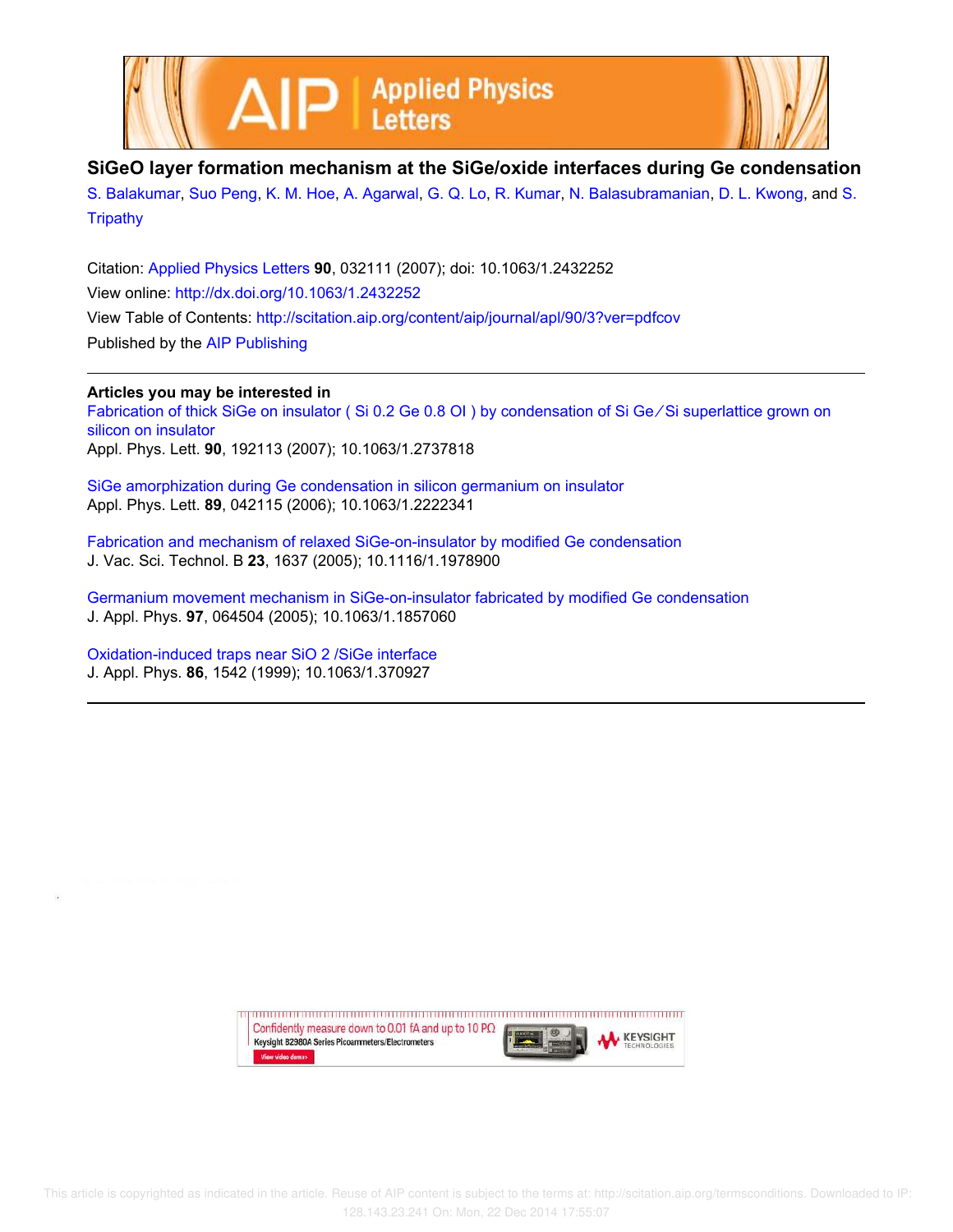## **SiGeO layer formation mechanism at the SiGe/oxide interfaces during Ge condensation**

S. Balakumar,<sup>a)</sup> Suo Peng, K. M. Hoe, A. Agarwal, G. Q. Lo, R. Kumar,

N. Balasubramanian, and D. L. Kwong

*Institute of Microelectronics, 11 Science Park Road, Singapore Science Park-II, Singapore 117685, Singapore*

## S. Tripathy

*Institute of Materials Research and Engineering, 3 Research Link, Singapore 117602, Singapore*

Received 12 September 2006; accepted 14 December 2006; published online 19 January 2007-

The letter presents the fabrication processes to realize high Ge content SiGe on insulator using Ge condensation technique with and without intermittent oxide etching. During condensation process with intermittent silicon oxide etching, the formation of an undesirable amorphous SiGeO is observed. This is due to uncontrolled oxidation of silicon when the oxide layer is etched away. In the case of Ge condensation process without oxide etching, the authors could achieve a SiGe layer with 91% Ge concentration. A crystalline SiGeO layer at the interfaces of the top silicon oxide and buried oxide with SiGe was also observed. Possible formation mechanisms of amorphous and crystalline SiGeO are presented. Ge condensation process without  $SiO<sub>2</sub>$  etching utilizes four steps of oxidation and intermittent annealing cycles at each temperature resulted in  $Si<sub>0.09</sub>Ge<sub>0.91</sub>OH$ substrate. © *2007 American Institute of Physics*. DOI: 10.1063/1.2432252

SiGe-on-insulator (SGOI)-based templates are promising for mobility enhancement in strained channel metal-oxide semiconductor field effect transistors.<sup>1</sup> Ge condensation technique is being used to fabricate SGOI and Ge on insulator. $2,3$ This technique employs oxidation of epitaxially grown SiGe on silicon-on-insulator (SOI) substrate wherein Ge atoms from SiGe are condensed into SOI to form a SGOI layer. The SGOI fabrication by condensation method is potentially attractive for the industry provided there is a clear understanding of the origin and mechanism of problems faced during the condensation process.<sup>4</sup> For a well controlled condensation process the challenge is to optimize the initial Ge concentration, the combination of oxidation/annealing process parameters such as temperature, pressure, and time and their effects on the condensation process will facilitate SGOI fabrication with required strain. In our earlier reports, a Ge condensation process with two-step oxidation was introduced to avoid the Ge balling up issue and SGOI amorphization. $5,6$ This letter presents and compares two Ge condensation methods, one with and the other without intermittent oxide etching step to realize high Ge concentration SGOI. We address the mechanism of amorphous/crystalline SiGeO formation with/without intermittent  $SiO<sub>2</sub>$  etching during the Ge condensation. We discuss an optimized process flow which yields uniform SGOI with 90% Ge concentration. We also present the strain characterization results for the condensed SiGe layer.

About 120 nm thick  $Si<sub>0.85</sub>Ge<sub>0.15</sub>$  film was epitaxially grown on a SOI substrate composed of 35 nm Si overlayer using an ultrahigh vacuum chemical vapor deposition technique. A Ge condensation process consisting of dry oxidation and annealing of SiGe was carried out at 1050 °C until a SiGe layer with Ge content of 60% was formed. Condensation experiments were further carried out with and without intermittent silicon oxide etch. In the case of oxide etched samples, the oxide was removed by dilute hydrofluoric acid. The Ge profiles were obtained by energy dispersive x-ray spectroscopy (EDS). The surface roughness of the SGOI layers was measured using atomic force microscopy. The crystallinity of the films was studied by cross-sectional transmission electron microscopy (XTEM) while micro-Raman measurements were performed to determine the strain state of SGOI.

Figure 1 shows the schematics of two Ge condensation process flows used to fabricate the SGOI substrate. Figures  $1(a)$  and  $1(b)$  show the first approach of Ge condensation process, with intermittent  $SiO<sub>2</sub>$  etching process, and Figs.  $1(a)$  and  $1(c)$  depict the second approach, without intermittent  $SiO<sub>2</sub>$  oxide removal between condensation steps. In the first approach, we carried out initial cyclic oxidation (3 cycles) at 1050 °C for 3 h with an intermittent annealing time of 30 min. After this, the oxide was removed and fur-



FIG. 1. (Color online) Schematic process flows of SGOI condensation with and without intermittent oxide etch: (a) As deposited,  $[(b)$  and  $(c)]$  flow with and without oxide etch, (d) overoxidized due to uncontrolled oxidation, and (e) high Ge content SGOI layer formed from controlled oxidation.

0003-6951/2007/90(3)/032111/3/\$23.00

128.143.23.241 On: Mon, 22 Dec 2014 17:55:07

a)Electronic mail: subra@ime.a-star.edu.sg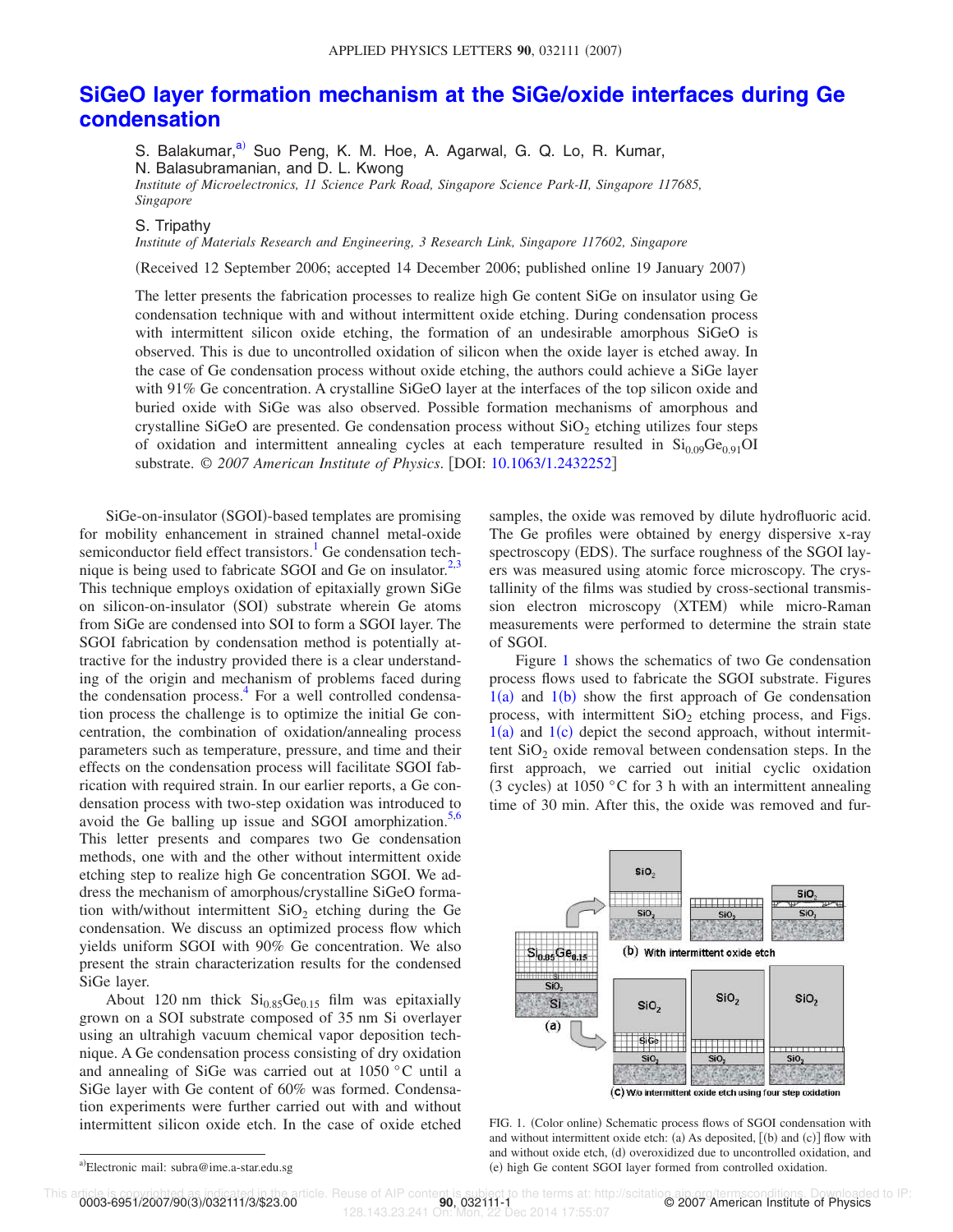

FIG. 2. (Color online) TEM images of layers (a) overoxidized at 1000 °C, (b) overoxidized at 925 °C showing SiO and SiGeO layers, and (c) EDS spectrum of SiGeO layer.

ther oxidation was carried out at  $1050\degree$ C for 2.5 h. It was found that up to 60% of Ge can be condensed at this temperature. The surface oxide was etched to avoid the selflimiting oxidation which was reported earlier.<sup>2,7</sup> Tezuka et  $al<sup>2</sup>$  showed that oxidation is self-limited because the oxygen radical could not pass through the strained oxide layer. As explained by the model proposed by Shiumra  $et$   $al$ <sup>7</sup>, the self-limiting oxidation is also due to the melting of an interfacial layer having a high Ge concentration between the oxide and the SiGe layers. As the oxidation progresses, the Ge concentration in the film below the surface oxide layer increases. According to the phase diagram of the Si–Ge system, the interfacial layer melts when the concentration becomes more than 80% for the oxidation at 1000 °C. The interfacial layer is a mixture of liquid and solid phases having Ge concentrations of around 80%. Assuming that the mixed layers separate into liquid and solid, the oxidation rate would rapidly decrease since the Si concentration is very low at the oxidized interface. Ge diffusion would also be suppressed because the liquid and solid layers are stable at 1000 °C. We found that the intermittent oxide of SiGe removal enhances the oxidation rate; however, it is difficult to control the oxidation rate beyond 60% Ge concentration, achieving a minimal lateral nonuniformity less than 2%. Further oxidation was carried out at 1000 and 950 °C for the wafers. This oxidation process oxidized the entire SiGe layer for both the wafers. The TEM cross sections of the wafer along with EDS analysis are shown in Figs.  $2(a)$  and  $2(b)$ , respectively. Though the oxidation temperature is lower as compared to the first oxidation at 1050  $\degree$ C, the SiGe layer is fully oxidized since there is a higher diffusion rate of Ge in  $Si<sub>0.4</sub>Ge<sub>0.6</sub>$  as the Ge diffusion coefficient increases with the increase of Ge content in the parent SiGe layer. We observe the formation of a layer of SiGeO for both the wafers. At the initial stage of oxidation, selective oxidation takes place and Ge further condensed which reduces the melting point of the SiGe layer and it enters into a semisolid state. Further arrival of oxygen radicals oxidizes this metastable layer converting it into a SiGeO layer as selective oxidation of Si over Ge does not take place since oxygen can easily diffuse through the plasma (metastable) state of SiGe, but difficult if through

fully oxidized into the SiGeO layer while at  $950 °C$  [Fig.  $2(b)$ ] the multilayer of SiGeO and crystalline SiGe with different germanium contents is observed. This can be due to the lower oxidation rate of SiGe at 950 °C as compared to that at 1000 °C. EDS analysis showing the presence of silicon mono-oxide (SiO) also points to a mechanism which indicates incomplete oxidation of Si at 950 °C. Figure  $2(c)$ shows EDS analysis of oxidized layer among observed Ge, Si, and O elements in which oxygen content is more as it formed with Si and Ge. This confirms that the intermittent surface oxide removal during the oxidation steps has a significant impact on the Ge condensation process even at lower temperature  $(900-950 \degree C)$ .

Based on the above analysis, a possible solution to increase the Ge content in the condensation process is to lower the oxidation rate. We can achieve this by lowering the oxidation temperature and reducing  $O_2$  flow rate or by having a  $SiO<sub>2</sub>$  layer above the SiGe layer [Fig. 1(b)]. Lowering of temperature will reduce the Ge diffusion rates and accumulations of Ge can cause amorphization of SiGe lattice as reported in our earlier work.<sup>6</sup> Keeping a  $SiO<sub>2</sub>$  layer on top followed by condensation is expected to be more effective in controlling the further oxidation process. This is because oxygen radical diffusion gradually decreases with increased thickness of oxide layer during the process, and Ge diffusion is significant in SiGe with the temperature.<sup>7-9</sup> This allows more Si to be available to react with  $O_2$  arriving at the oxide/ SiGe interface and hence prevent  $O<sub>2</sub>$  diffusion deeper into the SiGe layer to form any SiGeO. Cyclic oxidation at 1050 °C for 1 h and annealing of 45 min (6 cycles) results in a uniform SGOI layer with 60% Ge concentration. It is a robust process to obtain SiGe with high Ge content as compared to the first approach of SiGe condensation with intermittent oxide etching. The surface roughness of SiGe was about 0.6 nm. Based on the phase diagrams, it is not advisable to continue the oxidation at 1050 °C for Ge concentration greater than 60% due to the formation of metastable SiGe layer.<sup>7,8</sup> Therefore, the oxidation temperature was reduced to 1000 °C for 30 min. We obtained a SGOI layer with 75% Ge using this two-step process. Further oxidation at low temperatures of 950 and 900 °C for 30 min each and with an intermittent annealing cycle of 30 min, we obtained 191 Å thick SGOI layer with 91% Ge.

This anticipatement in the solid form. Figure 2(a) indicates that at 1000  $^{\circ}$ C. SiGe is pushes the Ge down and the SiGeO film will be converted to A few undesirable issues were observed during the second and third oxidation steps carried out below 1000 °C. The schematic illustration of such issues observed at the SiGe oxide interfaces and the representative XTEM images are shown in Figs.  $3(a) - 3(d)$ . A thin crystalline layer was observed in between the thermal oxide and SiGe with significant amount of oxygen. This is clear from the XTEM and EDS analyses of the wafer as shown in Fig.  $3(c)$ . We propose the mechanism for this undesirable consequence. During the oxidation, Ge accumulates at the top interface and is pushed down during annealing. As Ge diffusion in SiGe layer increases with increase of Ge content, the top portion of the layer enters into a metastable region (mixture of solid and liquid).<sup>7,8</sup> At that point, oxygen is absorbed by SiGe to reduce the interfacial free energy and to stabilize the solid phase which is a crystalline SiGeO as shown in Fig.  $3(b)$ . The inset in Fig.  $3(b)$  shows distinct interfaces between SiGe and the layer. It is 3–5 nm thick SiGeO. Such a thin SiGeO layer formation can be eliminated by further annealing which t 1000 °C, SiGe is pushes the Ge down and the SiGeO film will be converted to  $28.241$  On: Mon,  $22 \text{ Dec } 2014$  17:55:07